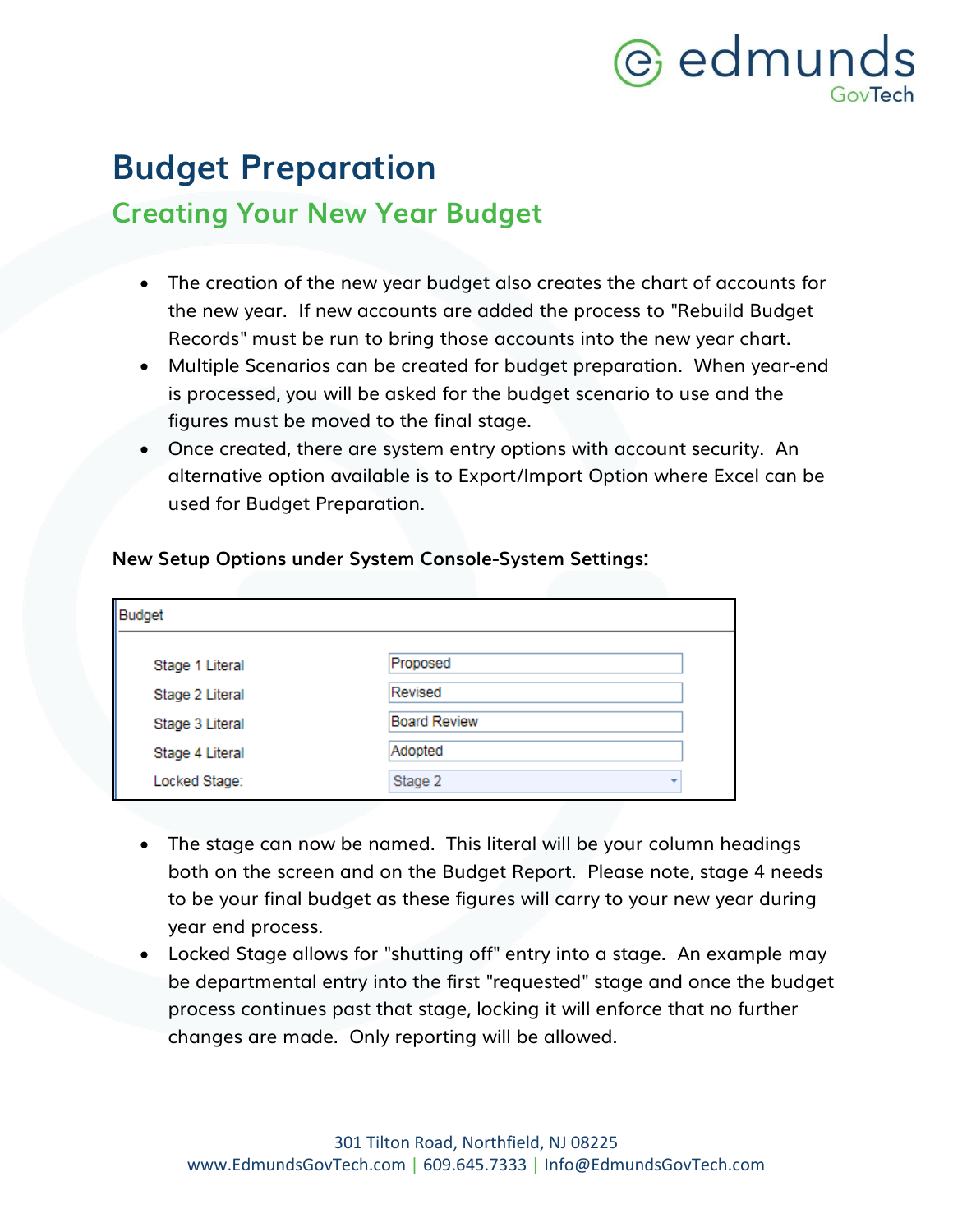### @ edmunds GovTech

**Existing Budget Security -** Group security exists both for functions within preparing budgets and to the phases of your budget. To setup this security, please contact Logics' support for assistance and further explanation. Please note, existing security to System Console is necessary to make any system security changes.

#### **To start your Budget Process and Create your New Year Chart:**

- General Ledger
- Budget
- Tools
- Create a Budget Scenario

|             |                                     |                        |            | General Ledger - Budget    |          |         |                              |                           |                   |               |                       | Company Name: *** TESTING*** Village of Scotia*** | $\mathbf{x}$                      |
|-------------|-------------------------------------|------------------------|------------|----------------------------|----------|---------|------------------------------|---------------------------|-------------------|---------------|-----------------------|---------------------------------------------------|-----------------------------------|
|             | General Ledger                      | Accounts Payable       | Purchasing | Assets<br>Inventory        | Projects | Reports | Collections                  |                           |                   |               |                       |                                                   |                                   |
|             | ۲d                                  | 6                      | 15         | Q                          |          |         | <b>Budget Scenario Type:</b> | Pre Rollover              | ٠                 | Account Type: | Revenue               |                                                   | $\mathcal{P}$                     |
|             | Accounts<br>Journals                | <b>Budget</b>          | Year End   | Reports                    |          |         | <b>Budget Scenario:</b>      | 2020 - Budget Scenario1 - |                   |               | n<br>Include Inactive |                                                   | Find.                             |
|             | <b>Fall</b><br>$\overline{12}$      | 房                      | $\sqrt{2}$ | $\Box$                     |          |         |                              |                           |                   |               |                       |                                                   |                                   |
| H           | <b>Tools</b>                        |                        |            |                            | $-9$     |         |                              |                           |                   |               |                       |                                                   |                                   |
|             | <b>Budget</b>                       |                        |            |                            |          |         |                              |                           |                   |               |                       |                                                   | 2 Refresh                         |
| View Recent | <b>Maintain Budget for Accounts</b> | <b>Account Number</b>  |            | <b>Account Description</b> |          |         | Department Fund Estimate     | <b>Detail</b>             | <b>Narratives</b> | Proposed      | <b>Revised</b>        | <b>Board Review</b>                               | Adopted                           |
|             | Create a Budget Scenario            | No records to display. |            |                            |          |         |                              |                           |                   |               |                       |                                                   |                                   |
|             | <b>Calculate Estimates</b>          |                        |            |                            |          |         |                              |                           |                   |               |                       |                                                   |                                   |
|             | <b>Export Budget</b>                |                        |            |                            |          |         |                              |                           |                   |               |                       |                                                   |                                   |
|             | <b>Import Budget</b>                |                        |            |                            |          |         |                              |                           |                   |               |                       |                                                   |                                   |
|             | <b>Transfer Budget Amounts</b>      |                        |            |                            |          |         |                              |                           |                   |               |                       |                                                   |                                   |
|             | <b>Rebuild Budget Records</b>       |                        |            |                            |          |         |                              |                           |                   |               |                       |                                                   |                                   |
|             | <b>Copy Budget Narratives</b>       |                        | Total      |                            |          |         |                              |                           |                   | \$0.00        | \$0.00                | \$0.00                                            | \$0.00                            |
|             | <b>Print Budget Reports</b>         |                        |            |                            |          |         |                              |                           |                   |               |                       |                                                   |                                   |
|             | <b>Print Budget Narratives</b>      |                        |            |                            |          |         |                              |                           |                   |               |                       |                                                   |                                   |
|             |                                     |                        |            |                            |          |         |                              |                           |                   |               |                       |                                                   |                                   |
|             |                                     |                        |            |                            |          |         |                              |                           |                   |               |                       |                                                   |                                   |
|             |                                     |                        |            |                            |          |         |                              |                           |                   |               |                       |                                                   | © Logics, LLC : All rights reserv |

- Create a New Fiscal Year creates the chart and budget scenario for the new year.
- Create a New Budget Scenario for "current fiscal year" will allow you to do a new budget for the existing fiscal year. This can then be loaded into the existing year via the Rebuild BY under General Ledger-Journals-Tools.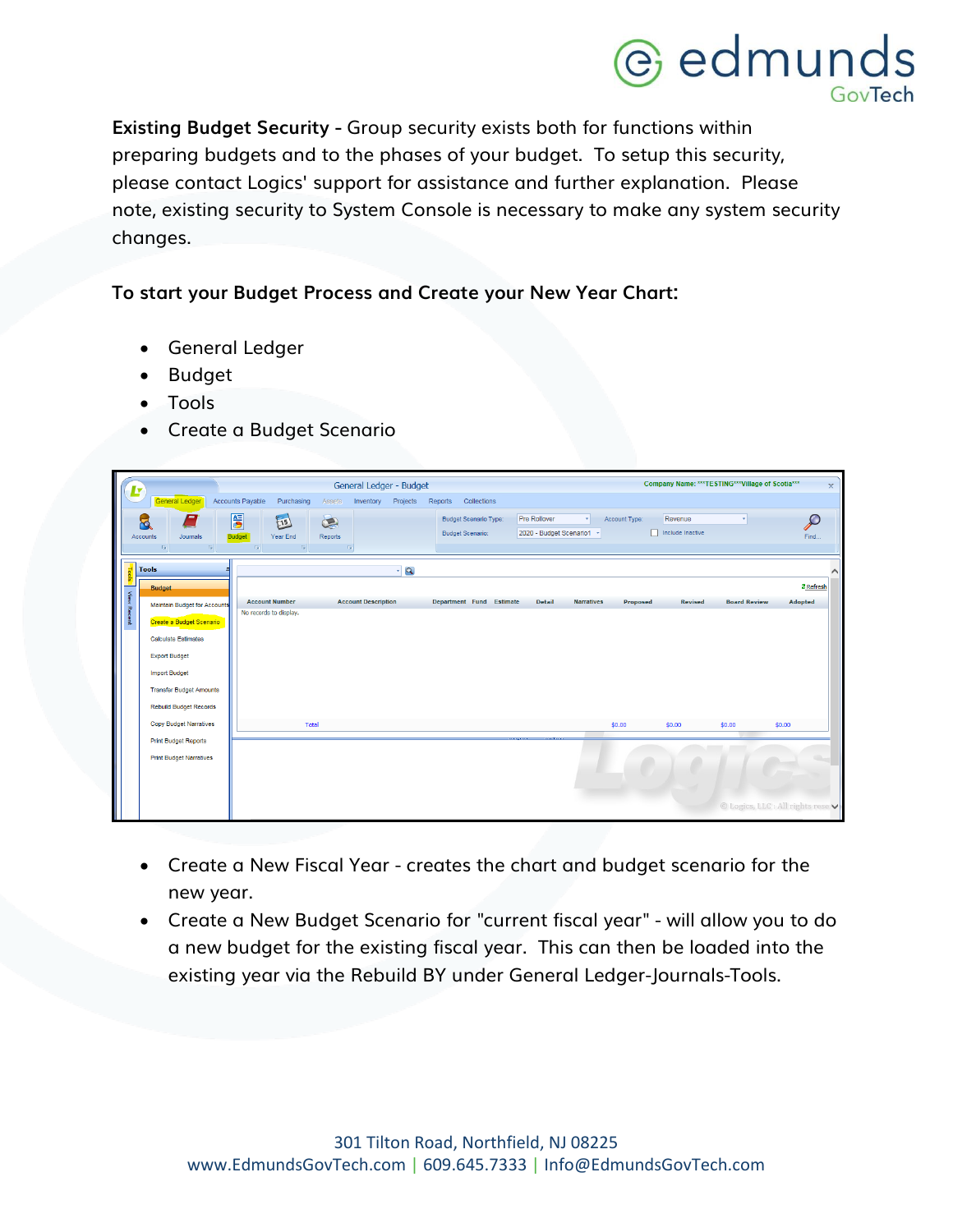## **C** edmunds

| <b>Village of Scotia</b>        |                                                                                                                 |
|---------------------------------|-----------------------------------------------------------------------------------------------------------------|
| <b>Current Fiscal Year 2019</b> |                                                                                                                 |
| Options                         | Select a Fiscal Year to Create a Set of Books or select 'Create New Fiscal Year' to create the next Fiscal Year |
|                                 | <b>Chart of Accounts for Fiscal Year 2019</b><br><b>Chart Description</b>                                       |
|                                 | 2019<br><b>Fiscal Year</b>                                                                                      |
|                                 | Create a New Fiscal Year <b>Create a New Budget Scenario for 2019</b>                                           |
|                                 |                                                                                                                 |
|                                 |                                                                                                                 |
|                                 |                                                                                                                 |
|                                 |                                                                                                                 |

#### **Create a New Fiscal Year**

- The Account Structure will appear asking to keep it for the new fiscal year. We do not recommend changes and NO will cancel this process. If changes are required, please contact Logics Support to discuss prior to this process.
- Answering Yes will continue the process.

| <b>Account Structure</b>                                                                             |       |           |            |                        |                         | $*$ $*$ $ =$ $\times$       |  |  |  |  |
|------------------------------------------------------------------------------------------------------|-------|-----------|------------|------------------------|-------------------------|-----------------------------|--|--|--|--|
| Do you want to keep the same account structure for the new fiscal year with the current fiscal year? |       |           |            |                        |                         |                             |  |  |  |  |
| Account Structure Type: Complex                                                                      |       |           |            |                        |                         |                             |  |  |  |  |
| <b>Posistion</b>                                                                                     | Width | Name      | Purpose    | <b>Primary Segment</b> | <b>Determining Type</b> | Desc. Gen. Order            |  |  |  |  |
| 1                                                                                                    | з     | Seg1      | Fund       |                        |                         |                             |  |  |  |  |
| 2                                                                                                    | 1     | seperator | seperator  |                        |                         |                             |  |  |  |  |
| 3                                                                                                    | 4     | Seg2      | Department |                        |                         |                             |  |  |  |  |
| 4                                                                                                    | 1     | seperator | seperator  |                        |                         |                             |  |  |  |  |
| 5                                                                                                    | 4     | Seg3      | Item       |                        |                         |                             |  |  |  |  |
| 6                                                                                                    | 1     | seperator | seperator  |                        |                         |                             |  |  |  |  |
| $\overline{7}$                                                                                       | 4     | Seq4      | Project    |                        |                         |                             |  |  |  |  |
|                                                                                                      |       |           |            |                        | 昏<br>Yes                | $\mathbf{x}_1$<br><b>NO</b> |  |  |  |  |

- Set of Books Information will display allowing entry of Budget Scenario Description. This description will be used for searching and reporting. Remarks can also be entered.
- Note: Auto Estimate is no longer available from this option. Calculate Estimates is available from Tools and is documented below.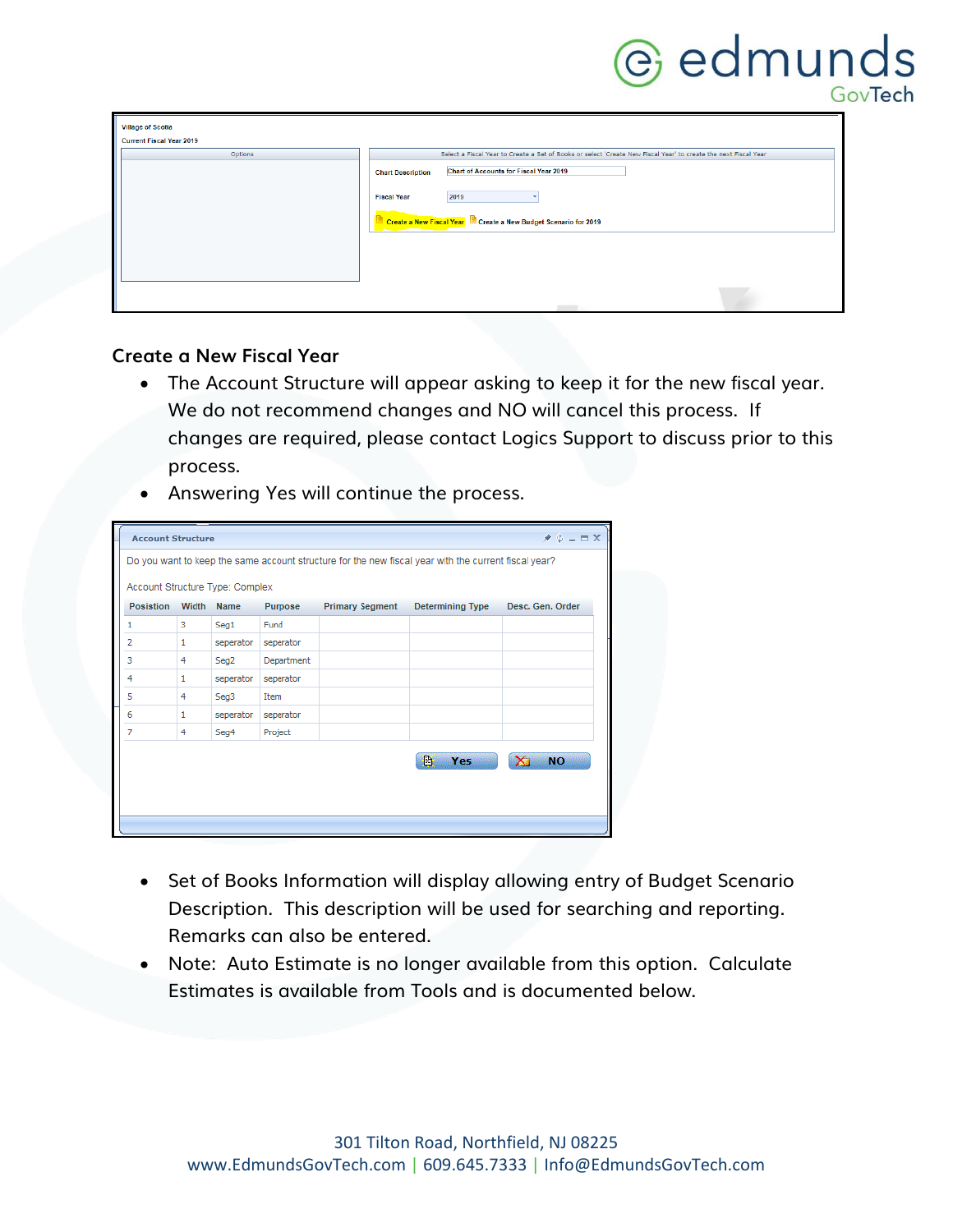# **C** edmunds

| <b>Village of Scotia</b><br><b>Current Fiscal Year 2019</b> |                                    |                                     |                |
|-------------------------------------------------------------|------------------------------------|-------------------------------------|----------------|
| Options                                                     |                                    | Set of Books Information            |                |
| Create a fiscal year<br><b>Bring over account structure</b> | <b>Select Set of Books:</b>        | Fiscal Year 2020 - Budget Scenario1 | - AutoEstimate |
|                                                             | <b>Set of Books Description</b>    | <b>Fiscal Year 2020</b>             |                |
|                                                             | <b>Budget Scenario Description</b> | <b>Budget Scenario1</b>             |                |
|                                                             | Remarks                            |                                     |                |
|                                                             | $\blacksquare$<br><b>Finished</b>  |                                     |                |
|                                                             |                                    |                                     |                |
|                                                             |                                    |                                     |                |

- Answer OK to bring over all accounts. All accounts must be brought into the budget. Cancel will exit the process.
- Display will confirm the budget has been created.

| <b>CONFIRMATION</b> |                                                            |  |  |  |  |  |  |  |  |
|---------------------|------------------------------------------------------------|--|--|--|--|--|--|--|--|
|                     | Would you like to bring over all accounts?<br>OΚ<br>Cancel |  |  |  |  |  |  |  |  |

| <b>Current Fiscal Year 2019</b>                                                        |                                                                 |
|----------------------------------------------------------------------------------------|-----------------------------------------------------------------|
| <b>Options</b><br>Create a fiscal year                                                 |                                                                 |
| Bring over account structure<br><b>Bring over Fund</b>                                 | Accounts are successfully created for new fiscal year 2020      |
| <b>Bring over Department</b><br><b>Bring over Object</b><br><b>Bring over accounts</b> | Village Budget is successfully created for new fiscal year 2020 |
| Create records in budget prep tables.<br><b>Copy Budget Narratives</b>                 |                                                                 |
|                                                                                        | <b>Next</b>                                                     |
|                                                                                        |                                                                 |

• Budget Narratives can be copied to the New Budget Scenario.

| <b>Budget Narratives</b>                                                                            |               |
|-----------------------------------------------------------------------------------------------------|---------------|
| Do you want to copy budget narratives from 2019 Budget Scenario 1 to 2020- Village<br><b>Budget</b> |               |
| Ħ<br><b>Update</b>                                                                                  | <b>Cancel</b> |

301 Tilton Road, Northfield, NJ 08225 www.EdmundsGovTech.com | 609.645.7333 | Info@EdmundsGovTech.com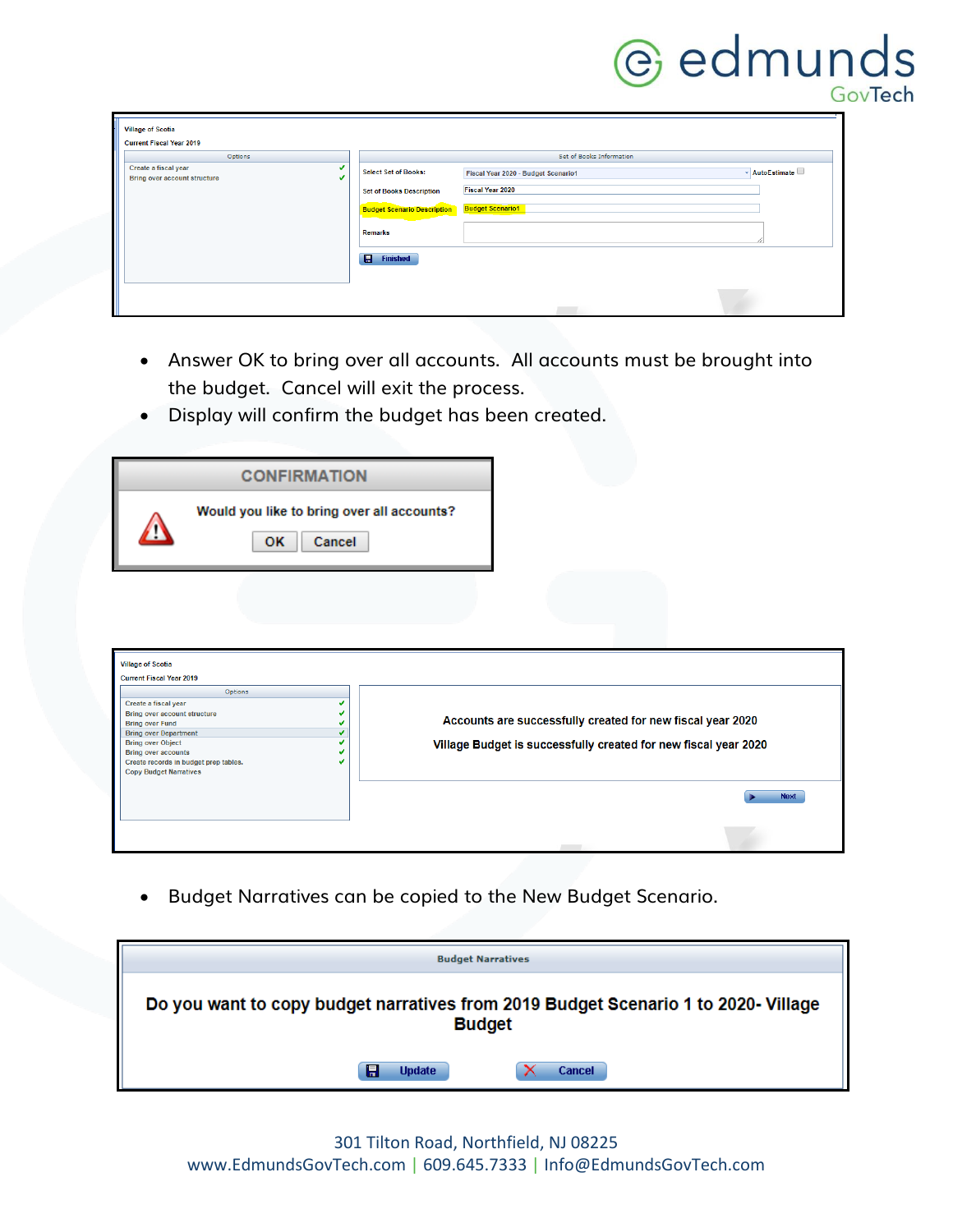

Budget Scenario1 is successfully created for new fiscal year 2020

|   | <b>INFORMATION</b>                                                |
|---|-------------------------------------------------------------------|
| 8 | Budget Narratives have been copied to 2020 - Village Budget<br>OK |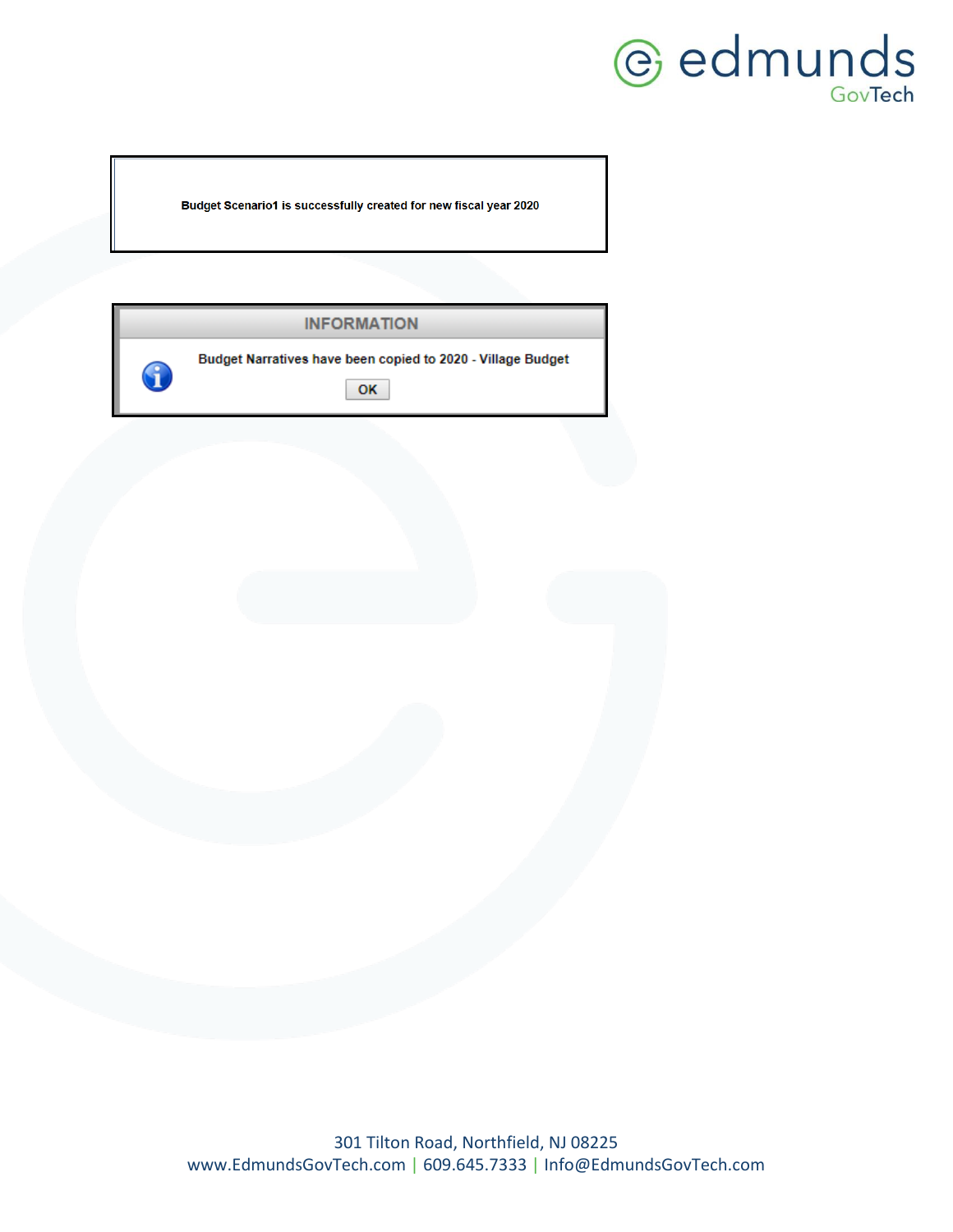## @ edmunds GovTech

### **Budget Preparation Entry**

- Account Security limits the Accounts accessed
- Security limits the entry into specific "Phases"

#### **To access Budget** -

- General Ledger
- Budget
- Search Expenses and/or Revenues
- Find

| ĿŢ                              |                               |                                                        | General Ledger - Budget |                                 |                              |              |                           |               |                 | Company Name: ***TESTING***Village of Scotia*** |         | $\times$                 |
|---------------------------------|-------------------------------|--------------------------------------------------------|-------------------------|---------------------------------|------------------------------|--------------|---------------------------|---------------|-----------------|-------------------------------------------------|---------|--------------------------|
|                                 | General Ledger                | Accounts Payable<br>Purchasing<br>Assets<br>Inventory  | Projects                | Reports                         | Collections                  |              |                           |               |                 |                                                 |         |                          |
|                                 | Ξ.<br>$\overline{\mathbf{b}}$ | 高<br>15<br>$\sum_{i=1}^{n}$                            |                         |                                 | <b>Budget Scenario Type:</b> | Pre Rollover | v.                        | Account Type: | Expense         |                                                 |         | ₽                        |
|                                 | Accounts<br>Journals          | Budget<br>Year End<br><b>Reports</b>                   |                         |                                 | <b>Budget Scenario:</b>      |              | 2020 - Budget Scenario1 * |               | nclude Inactive |                                                 |         | Find                     |
|                                 | $-5$<br>反                     | $\vert \overline{u} \vert$<br>$ E_0 $<br>$-\nabla\! g$ |                         |                                 |                              |              |                           |               |                 |                                                 |         |                          |
|                                 |                               |                                                        |                         |                                 |                              |              |                           |               |                 |                                                 |         |                          |
|                                 | A00.3410.1000.0000            | $\mathbf{Q}$<br>٠                                      |                         |                                 |                              |              |                           |               |                 |                                                 |         |                          |
| $\leftrightarrow$ $\Rightarrow$ |                               |                                                        |                         |                                 |                              |              |                           |               |                 |                                                 |         | 2 Refresh                |
|                                 | <b>Account Number</b>         | <b>Account Description</b>                             |                         | Department Fund Estimate Detail |                              |              | <b>Narratives</b>         | Proposed      | <b>Revised</b>  | <b>Board Review</b>                             | Adopted |                          |
|                                 | A00.3410.1000.0000            | PERSONAL SERVICES                                      |                         | 3410                            | A00                          | N            | N                         | <b>SO.00</b>  | \$0.00          | \$0.00                                          | \$0.00  |                          |
|                                 | A00.3410.1100.0000            | PERSONAL SERVICES - OT                                 |                         | 3410                            | A00                          | N            | ${\sf N}$                 | \$0.00        | \$0.00          | \$0.00                                          | \$0.00  |                          |
|                                 | A00.3410.2000.0000            | <b>EQUIPMENT</b>                                       |                         | 3410                            | A00                          | N            | $\mathbb{N}$              | \$0.00        | \$0.00          | \$0.00                                          | \$0.00  |                          |
|                                 | A00.3410.2300.0000            | MOTOR VEHICLE EQUIP.                                   |                         | 3410                            | A00                          | N            | $\mathbf N$               | \$0.00        | \$0.00          | \$0.00                                          | \$0.00  |                          |
|                                 | A00.3410.2510.0000            | <b>FIRE HOSE</b>                                       |                         | 3410                            | A00                          | N            | $\mathbb{N}$              | \$0.00        | \$0.00          | \$0.00                                          | \$0.00  |                          |
|                                 | A00.3410.2520.0000            | COATS, BOOTS, HELMET                                   |                         | 3410                            | A00                          | N            | ${\sf N}$                 | \$0.00        | \$0.00          | \$0.00                                          | \$0.00  |                          |
|                                 | A00.3410.2521.0000            | UNIFORMS, BADGES                                       |                         | 3410                            | A00                          | N            | N                         | \$0.00        | \$0.00          | \$0.00                                          | \$0.00  |                          |
|                                 | A00.3410.2530.0000            | NOZZLES, LIGHTS                                        |                         | 3410                            | A00                          | N            | N                         | \$0.00        | \$0.00          | \$0.00                                          | \$0.00  |                          |
|                                 | A00.3410.4130.0000            | <b>HEAT</b>                                            |                         | 3410                            | A00                          | N            | N                         | \$0.00        | \$0.00          | \$0.00                                          | \$0.00  | $\overline{\phantom{a}}$ |
|                                 |                               | Total                                                  |                         |                                 |                              |              |                           | \$3,242.00    | \$0.00          | \$0.00                                          | \$0.00  |                          |
|                                 |                               |                                                        |                         |                                 |                              |              |                           |               |                 |                                                 |         |                          |
|                                 |                               |                                                        |                         |                                 | <b>Current Year</b>          |              | <b>Prior Year</b>         |               |                 |                                                 |         |                          |
|                                 | <b>Total Department</b>       | \$3,242.00                                             | <b>Budget</b>           |                                 | \$1.103.812.00               |              | \$1,070,717.00            |               |                 |                                                 |         |                          |
|                                 |                               |                                                        | Actual                  |                                 | \$722,137.98                 |              | \$1,069,289.72            |               |                 |                                                 |         |                          |
|                                 |                               |                                                        |                         |                                 |                              |              |                           |               |                 |                                                 |         |                          |
|                                 |                               |                                                        | <b>Percent Used</b>     |                                 | 65.42%                       |              | 99.87%                    |               |                 |                                                 |         |                          |
|                                 |                               |                                                        |                         |                                 |                              |              |                           |               |                 |                                                 |         |                          |

- Your budget accounts will display with the entry screen in the top section and historical information in the bottom section along with the department total for the account that is highlighted.
- For basic account entry, entry into the top grid in the appropriate column. (Headings and Security on these columns are set in System Console)
- **VERY IMPORTANT Revenues** must be added as **NEGATIVES**
- For **Detail** account entry or entry of **Narratives**, double click on the appropriate line and the below detail screen will appear for the account number requested.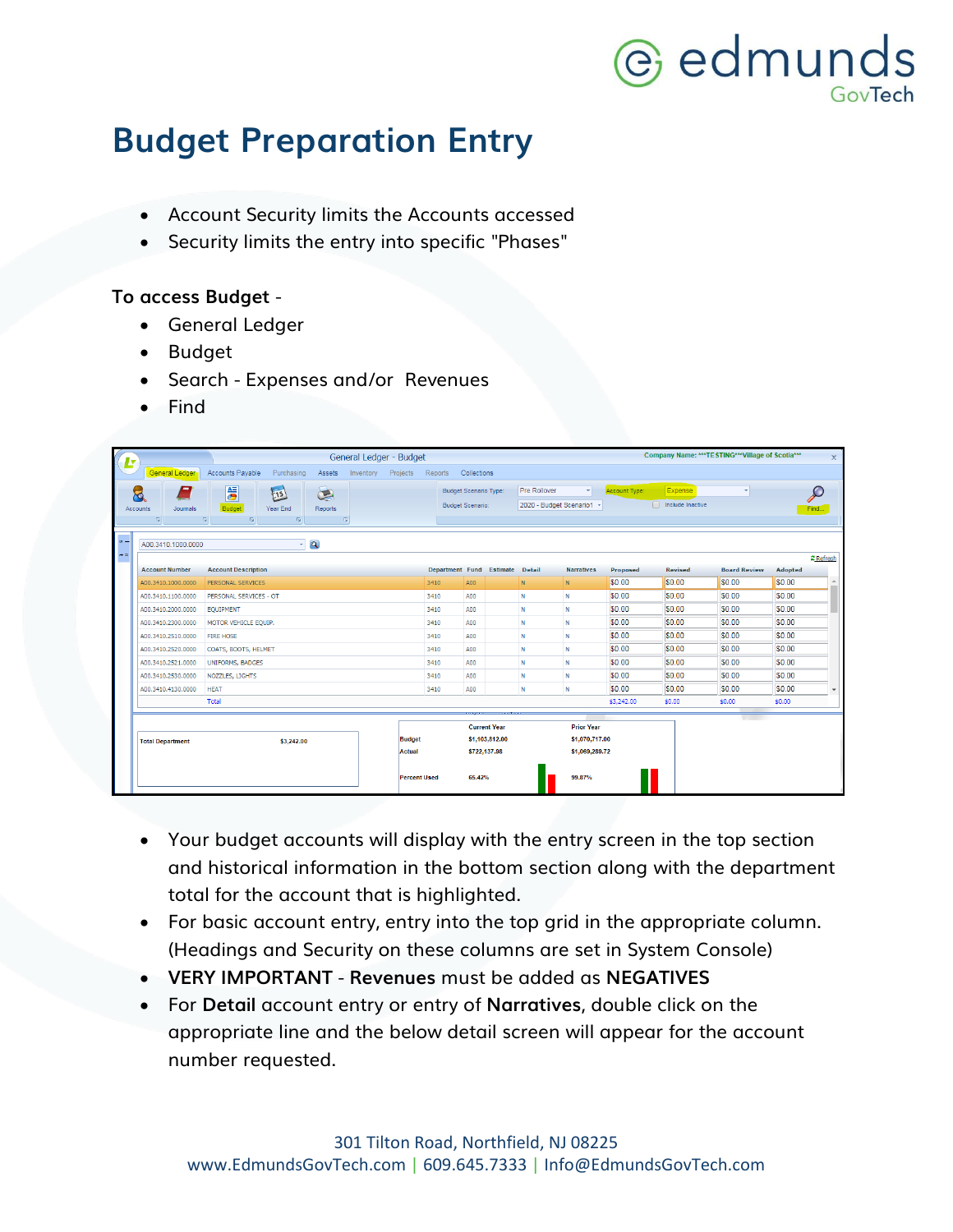

Note the <mark>Refresh</mark> button in the top right of the Grid. This will update all total fields. This is not done as each amount is entered to allow for faster entry without constant calculation. When accessing the budget, all figures will appear updated as saved. Refresh is not required when first accessing.

|     |                             | <b>Total</b>                            |                 | \$6,000.00     | \$0.00<br>\$0.00    |                | \$0.00            |                           |                       |        |        | H      | Save<br>$\checkmark$ |
|-----|-----------------------------|-----------------------------------------|-----------------|----------------|---------------------|----------------|-------------------|---------------------------|-----------------------|--------|--------|--------|----------------------|
|     |                             |                                         |                 |                |                     |                |                   |                           |                       |        |        |        |                      |
|     | Equipment Line 2 Detail     |                                         | \$1,000.00      | S0.00          | \$0.00              |                | \$0.00            |                           |                       |        |        |        |                      |
|     | ▶ 前 Equipment line 1 Detail |                                         | \$5,000.00      | S0.00          | <b>SO.00</b>        |                | S0.00             |                           |                       |        |        |        |                      |
|     | <b>Budget Details</b>       | Add Detail<br><b>Detail Description</b> | <b>Proposed</b> | <b>Revised</b> | <b>Board Review</b> | <b>Adopted</b> | <b>Narratives</b> | This is my narrative area |                       |        |        |        |                      |
|     |                             | Total                                   |                 |                |                     |                |                   |                           | \$1,364,242.00        | \$0.00 | \$0.00 | \$0.00 |                      |
|     | A00.3410.2530.0000          | NOZZLES, LIGHTS                         |                 |                | 3410                | A00            | N                 | N                         | \$0.00                | \$0.00 | \$0.00 | \$0.00 |                      |
|     | A00.3410.2521.0000          | <b>UNIFORMS, BADGES</b>                 |                 |                | 3410                | A00            | N                 | N                         | \$0.00                | \$0.00 | \$0.00 | \$0.00 |                      |
|     | A00.3410.2520.0000          | COATS, BOOTS, HELMET                    |                 |                | 3410                | A00            | N                 | N                         | \$0.00                | \$0.00 | \$0.00 | \$0.00 |                      |
|     | A00.3410.2510.0000          | <b>FIRE HOSE</b>                        |                 |                | 3410                | A00            | N                 | N                         | \$0.00                | \$0.00 | \$0.00 | \$0.00 |                      |
|     | A00.3410.2300.0000          | MOTOR VEHICLE EQUIP.                    |                 |                | 3410                | A00            | Ν                 | N                         | \$0.00                | \$0.00 | \$0.00 | \$0.00 |                      |
|     | A00.3410.2000.0000          | EQUIPMENT                               |                 |                | 3410                | A00            | Ÿ                 | Y                         | \$6,000.00            | \$0.00 | \$0.00 | \$0.00 |                      |
|     | A00.3410.1100.0000          | PERSONAL SERVICES - OT                  |                 |                | 3410                | A00            | N                 | N                         | \$150,000.00          | \$0.00 | \$0.00 | \$0.00 | $\sim$               |
| - 5 | A00.3410.1000.0000          | PERSONAL SERVICES                       |                 |                | 3410                | A00            | N                 | N                         | \$1,200,000.00 \$0.00 |        | \$0.00 | \$0.00 |                      |

- Add Detail will allow entry into detail lines. These lines will now total into the amount for this line item. Direct entry in that line is disabled so all dollars will need to have detail lines.
- Narrative is available for comments.
- Save will save the entry and update the header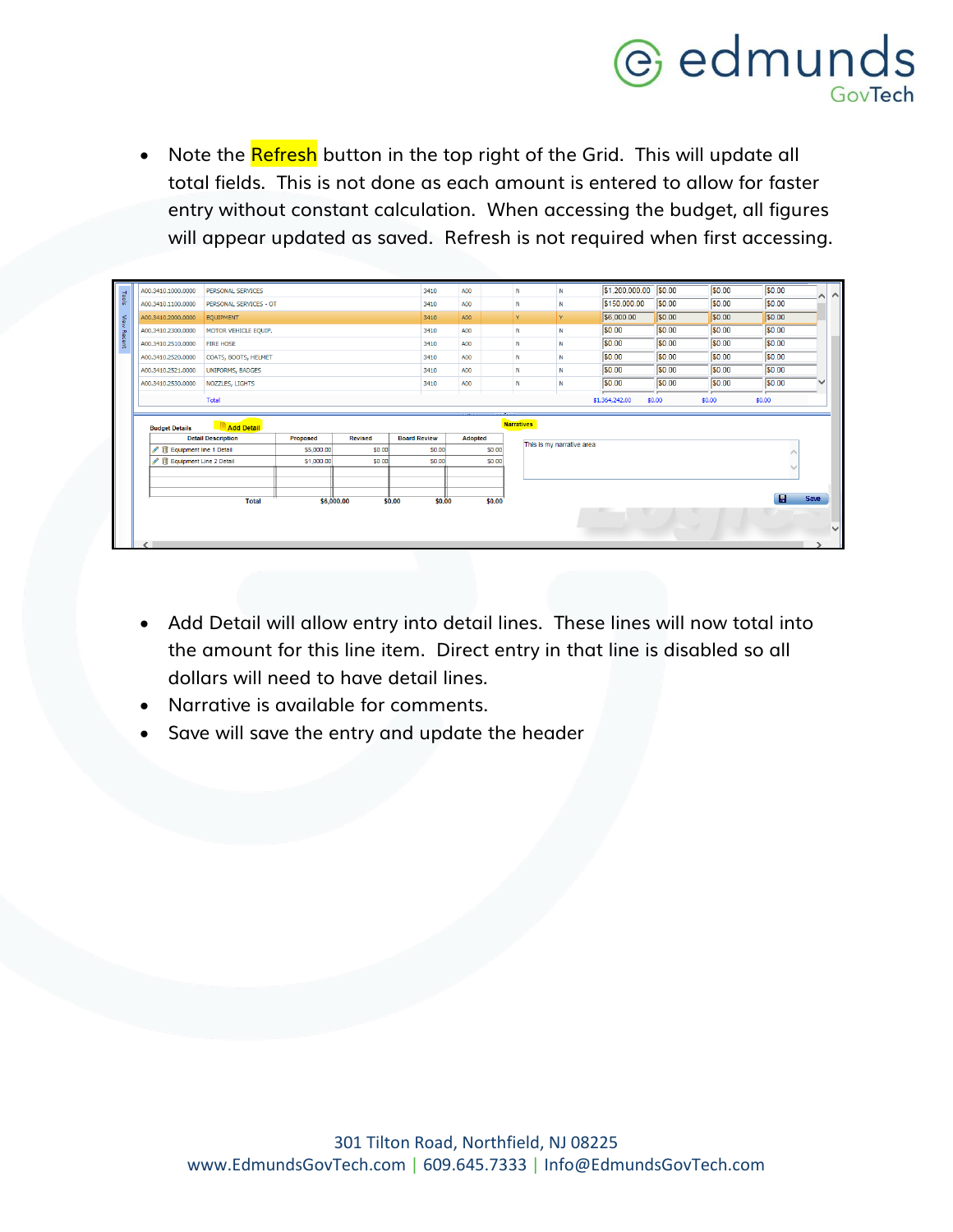## **C** edmunds

• If you add new GL accounts to your chart of accounts after the budget scenario has been created, Budget > Find > Tools > Rebuild Budget Records > Save. \*Please note the new accounts may not fall in chronological order, they may be at the end of the fund or the end of the entire budget. Just sort the budget by Account Number and it will fall in place.

|                             | General Ledger                                                          | Accounts Payable<br>Purchasing<br>Assets                                                | Projects<br>Reports<br>Collections<br>Inventory |                                                                                                                                   |                                        |                                                                  |
|-----------------------------|-------------------------------------------------------------------------|-----------------------------------------------------------------------------------------|-------------------------------------------------|-----------------------------------------------------------------------------------------------------------------------------------|----------------------------------------|------------------------------------------------------------------|
|                             | Ξ<br>8<br>Journals<br>Accounts<br>$\sqrt{2}$<br>$\overline{\mathbb{R}}$ | 6<br>Q<br>$\boxed{15}$<br><b>Budge</b><br>Year End<br><b>Reports</b><br>$\sqrt{2}$<br>長 | $\sqrt{3}$                                      | <b>Pre Rollover</b><br><b>Budget Scenario Type:</b><br>Account Type:<br>۰ı<br>2021 - FY 20-21 BUDGET *<br><b>Budget Scenario:</b> | Expense<br>Include Inactive            | $\boldsymbol{\mathcal{P}}$<br>Find                               |
| w.                          |                                                                         |                                                                                         | <b>Rebuild Budget Records</b>                   | $*$ $*$ $ =$ $\times$                                                                                                             |                                        |                                                                  |
| $\rightarrow$ $\rightarrow$ | <b>Tools</b>                                                            |                                                                                         | <b>Current Fiscal Year: 2020</b>                |                                                                                                                                   |                                        |                                                                  |
|                             | Budget                                                                  | <b>Account Number</b><br><b>Account I</b>                                               |                                                 |                                                                                                                                   |                                        | 2 Refresh<br>20-21 Tentative 20-21 Executive 20-21 Adopted 20-21 |
|                             | Maintain Budget for Accounts                                            | A00.1010.1000.0000<br>PERSONAL                                                          |                                                 | $\mathbf{X}$<br>81<br>Save<br>Cancel                                                                                              | \$0.00                                 | \$0.00<br>\$20.084.00<br>$\Delta$                                |
|                             | Create a Budget Scenario                                                | A00.1010.1100.0000<br>OVERTIME                                                          |                                                 |                                                                                                                                   | \$3,600.00                             | \$0.00<br>\$3,600.00                                             |
|                             | <b>Calculate Estimates</b>                                              | <b>CONTRACT</b><br>A00.1010.4000.0000                                                   |                                                 |                                                                                                                                   | \$3,000.00                             | \$0.00<br>\$3,000.00                                             |
|                             | <b>Export Budget</b>                                                    | A00.1110.1000.0000<br>PERSONAL                                                          |                                                 |                                                                                                                                   | \$23,300.00                            | \$0.00<br>\$23,300.00                                            |
|                             | <b>Import Budget</b>                                                    | PERSONAL<br>A00.1110.1100.0000<br>A00.1110.2000.0000<br><b>EQUIPMEN</b>                 |                                                 |                                                                                                                                   | \$38,820.00<br>\$0.00                  | \$0.00<br>\$36,450.00<br>\$0.00<br>\$0.00                        |
|                             | <b>Transfer Budget Amounts</b>                                          | A00.1110.4190.0000<br><b>SUPPLIES</b>                                                   |                                                 |                                                                                                                                   | \$4,200.00                             | \$0.00<br>\$4,200.00                                             |
|                             | <b>Rebuild Budget Records</b>                                           | <b>COURT GR</b><br>A00.1110.4570.0000                                                   |                                                 |                                                                                                                                   | \$0.00                                 | \$0.00<br>\$0.00                                                 |
|                             |                                                                         | <b>MISC CON</b><br>A00.1110.4700.0000                                                   |                                                 |                                                                                                                                   | \$9,173.00                             | \$0.00<br>\$9,173.00<br>$\overline{\phantom{a}}$                 |
|                             | <b>Copy Budget Narratives</b>                                           | Total                                                                                   |                                                 |                                                                                                                                   | \$9,775,975.00                         | \$9,763,813.00<br>\$0.00                                         |
|                             | <b>Print Budget Reports</b>                                             |                                                                                         |                                                 |                                                                                                                                   |                                        |                                                                  |
|                             | <b>Print Budget Narratives</b>                                          | Requested 2                                                                             |                                                 |                                                                                                                                   |                                        |                                                                  |
|                             |                                                                         | \$26,684.00<br><b>Total Department</b>                                                  |                                                 |                                                                                                                                   |                                        |                                                                  |
|                             |                                                                         | Total Fund Expenses \$7,827,000.<br>Total Fund Revenues \$7,827,000.                    |                                                 |                                                                                                                                   | <b>Details</b><br>Entered $\heartsuit$ |                                                                  |
|                             |                                                                         | <b>Total Fund</b><br>\$15,654,000                                                       |                                                 |                                                                                                                                   |                                        |                                                                  |
|                             |                                                                         |                                                                                         |                                                 |                                                                                                                                   |                                        |                                                                  |

**Print Budget Report - Accessed via Tools sidebar**

| <b>Print Budget Report</b>           |                                              | $*$ $*$ $  *$                   |  |  |
|--------------------------------------|----------------------------------------------|---------------------------------|--|--|
| <b>Account Type</b>                  | Revenue                                      | <b>Optional Columns</b>         |  |  |
| Include Inactive                     | Revenue                                      |                                 |  |  |
| <b>Include Captital Project</b>      | Expense<br>Revenue & Expense                 | Current Year Actual             |  |  |
| <b>Print Lines with Zero Amounts</b> |                                              | <b>Current Year Budget</b>      |  |  |
| New Page for Department              |                                              | 1st Prior Year Actual           |  |  |
| <b>Department Summary Only</b>       |                                              | 1st Prior Year Budget           |  |  |
| <b>Print Budget Detail</b>           |                                              | 2nd Prior Year Actual           |  |  |
| <b>Print Budget Narratives</b>       |                                              | 2nd Prior Year Budget           |  |  |
| <b>Display Whole Dollars Only</b>    |                                              | 3rd Prior Year Actual           |  |  |
| <b>Budget Scenario</b>               | Fiscal Year 2019 - Budget Scen -             | 3rd Prior Year Budget           |  |  |
|                                      |                                              | <b>Estimate</b>                 |  |  |
|                                      |                                              | Request                         |  |  |
| <b>Account Report Options</b>        | All Accounts                                 | Recommend                       |  |  |
|                                      | Account Number Range                         | Approve                         |  |  |
|                                      | <b>Account Segment</b>                       |                                 |  |  |
| <b>Report Output</b>                 | <b>CSV</b><br>Landscape<br>Portrait<br>Excel |                                 |  |  |
|                                      | <b>Print</b><br>昌                            | $\boldsymbol{\times}$<br>Cancel |  |  |
|                                      |                                              |                                 |  |  |